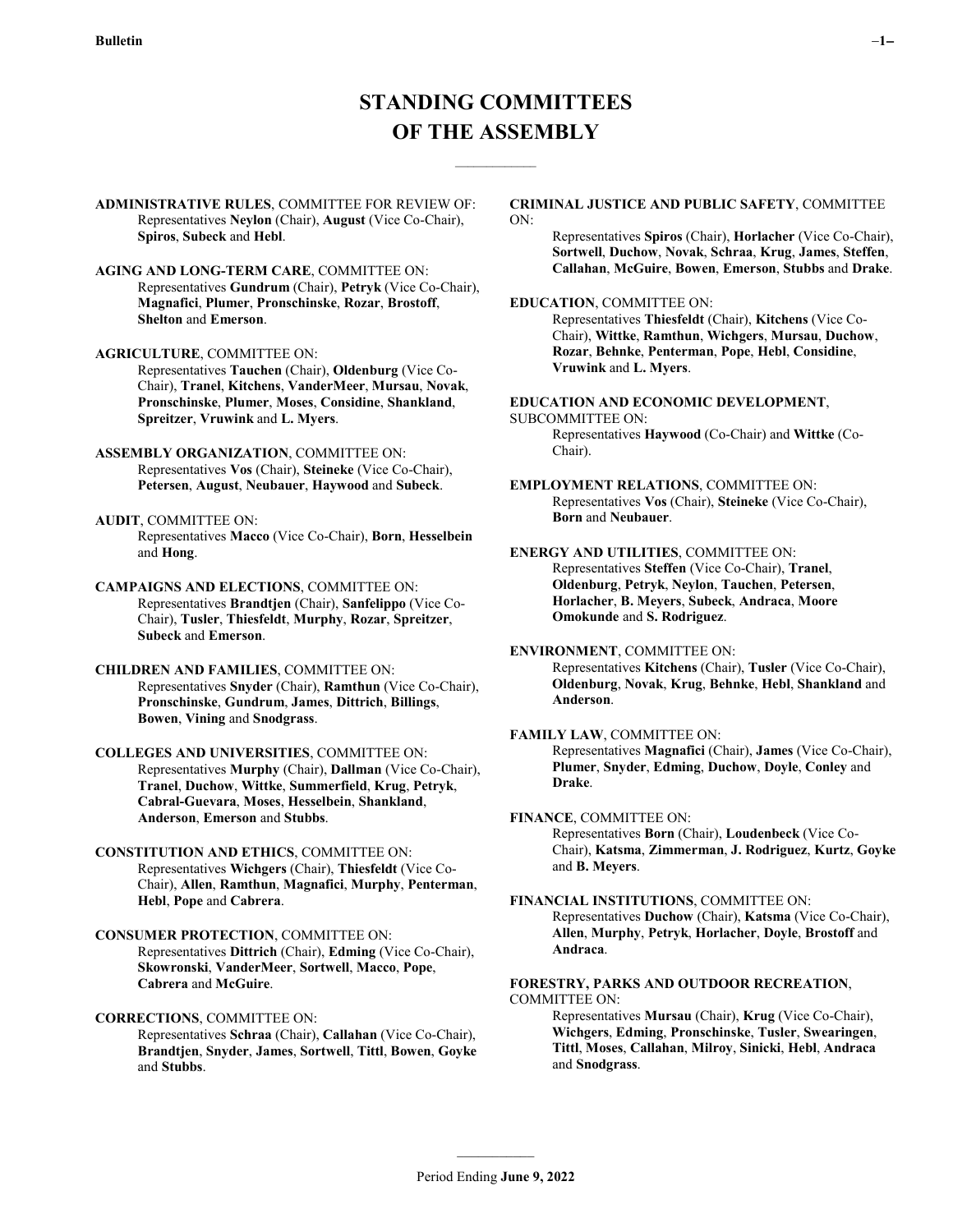#### **GOVERNMENT ACCOUNTABILITY AND OVERSIGHT**, COMMITTEE ON:

Representatives **Knodl** (Chair), **Brandtjen** (Vice Co-Chair), **Steffen**, **Thiesfeldt**, **Krug**, **Emerson**, **Hintz** and **Drake**.

### **HEALTH**, COMMITTEE ON:

Representatives **Sanfelippo** (Chair), **Summerfield** (Vice Co-Chair), **Wichgers**, **VanderMeer**, **Skowronski**, **Murphy**, **Magnafici**, **Dittrich**, **Rozar**, **Moses**, **Cabral-Guevara**, **Subeck**, **Riemer**, **Anderson**, **Vining** and **S. Rodriguez**.

## **HOUSING AND REAL ESTATE**, COMMITTEE ON: Representatives **Summerfield** (Chair), **Allen** (Vice Co-Chair), **Brooks**, **Pronschinske**, **Murphy**, **Kitchens**, **Penterman**, **Haywood**, **Emerson** and **Ortiz-Velez**.

## **INSURANCE**, COMMITTEE ON:

Representatives **Steffen** (Chair), **Petersen** (Vice Co-Chair), **Duchow**, **Tusler**, **Brooks**, **Tranel**, **Petryk**, **Gundrum**, **August**, **Hesselbein**, **Doyle**, **Riemer** and **S. Rodriguez**.

# **JOBS AND THE ECONOMY**, COMMITTEE ON:

Representatives **Wittke** (Chair), **Armstrong** (Vice Co-Chair), **Snyder**, **Magnafici**, **Rozar**, **Macco**, **Dittrich**, **Neylon**, **Tittl**, **Ohnstad**, **Bowen**, **Doyle** and **Shelton**.

#### **JUDICIARY**, COMMITTEE ON:

Representatives **Tusler** (Chair), **Ramthun**, **Thiesfeldt**, **Horlacher**, **Sortwell**, **Cabrera**, **Hebl** and **Ortiz-Velez**.

**LABOR AND INTEGRATED EMPLOYMENT**, COMMITTEE ON:

Representatives **Edming** (Chair), **VanderMeer** (Vice Co-Chair), **Knodl**, **Schraa**, **Petryk**, **Gundrum**, **Sinicki**, **Ohnstad** and **Hong**.

# **LAW ENFORCEMENT POLICIES AND STANDARDS**,

SUBCOMMITTEE ON:

Representatives **Stubbs** (Co-Chair) and **Steineke** (Co-Chair).

**LOCAL GOVERNMENT**, COMMITTEE ON:

Representatives **Novak** (Chair), **Gundrum** (Vice Co-Chair), **Duchow**, **Skowronski**, **Brooks**, **Macco**, **Spreitzer**, **Baldeh** and **Conley**.

## **MENTAL HEALTH**, COMMITTEE ON:

Representatives **Tittl** (Chair), **Cabral-Guevara** (Vice Co-Chair), **James**, **Snyder**, **Novak**, **Magnafici**, **Dittrich**, **VanderMeer**, **Behnke**, **Vining**, **Brostoff**, **Considine** and **Moore Omokunde**.

#### **PUBLIC BENEFIT REFORM**, COMMITTEE ON:

Representatives **Krug** (Chair), **Schraa** (Vice Co-Chair), **Allen**, **Brandtjen**, **Cabral-Guevara**, **Behnke**, **L. Myers**, **Cabrera** and **Conley**.

**RACIAL DISPARITIES**, SPEAKER'S TASK FORCE ON: Representatives **Steineke** (Co-Chair), **Stubbs** (Co-Chair), **Haywood** and **Wittke**.

**REGULATORY LICENSING REFORM**, COMMITTEE ON: Representatives **Sortwell** (Chair), **Allen** (Vice Co-Chair), **Horlacher**, **Knodl**, **Cabral-Guevara**, **Dallman**, **Brostoff**, **Baldeh** and **Moore Omokunde**.

**RULES**, COMMITTEE ON: Representatives **Steineke** (Chair), **Vos**, **August**, **Petersen**, **Tittl**, **Plumer**, **Dittrich**, **Neubauer**, **Haywood**, **Subeck**, **Billings**, **Pope** and **Baldeh**.

## **RURAL DEVELOPMENT**, COMMITTEE ON: Representatives **VanderMeer** (Chair), **Moses** (Vice Co-Chair), **Plumer**, **Edming**, **Novak**, **Oldenburg**,

**Pronschinske**, **Summerfield**, **Armstrong**, **Callahan**, **Vruwink**, **Milroy**, **Considine**, **Hong** and **Snodgrass**.

**SCIENCE, TECHNOLOGY AND BROADBAND**, COMMITTEE ON: Representatives **Summerfield** (Chair), **Schraa** (Vice Co-Chair), **Brandtjen**, **Horlacher**, **Knodl**, **Dallman**, **Anderson**, **Baldeh** and **S. Rodriguez**.

**SMALL BUSINESS DEVELOPMENT**, COMMITTEE ON: Representatives **Oldenburg** (Chair), **Rozar** (Vice Co-Chair), **Snyder**, **Tranel**, **Swearingen**, **Skowronski**, **Edming**, **James**, **Summerfield**, **Armstrong**, **Vining**, **Haywood**, **Andraca**, **Baldeh** and **Hong**.

#### **SPORTING HERITAGE**, COMMITTEE ON:

Representatives **Pronschinske** (Chair), **Tittl** (Vice Co-Chair), **Skowronski**, **Mursau**, **Sortwell**, **Wichgers**, **Tusler**, **Edming**, **Callahan**, **Dallman**, **Milroy**, **Hesselbein**, **Shankland**, **Spreitzer** and **Shelton**.

# **STATE AFFAIRS**, COMMITTEE ON:

Representatives **Swearingen** (Chair), **Tauchen**, **Summerfield**, **Spiros**, **Knodl**, **Brooks**, **Schraa**, **Sinicki**, **Pope**, **Ohnstad** and **McGuire**.

**SUBSTANCE ABUSE AND PREVENTION**, COMMITTEE ON: Representatives **James** (Chair), **Magnafici** (Vice Co-Chair), **Snyder**, **Plumer**, **Petryk**, **Gundrum**, **Billings**, **Ortiz-Velez** and **Shelton**.

# **TOURISM**, COMMITTEE ON:

Representatives **Tranel** (Chair), **Swearingen** (Vice Co-Chair), **VanderMeer**, **Tittl**, **Magnafici**, **Kitchens**, **Mursau**, **Summerfield**, **Tauchen**, **Plumer**, **Dallman**, **Stubbs**, **Vruwink**, **Haywood**, **L. Myers** and **Snodgrass**.

**TRADE AND SUPPLY CHAIN**, SPECIAL COMMITTEE ON: Representatives **Brooks** (Chair), **Dallman** (Vice Co-Chair), **VanderMeer**, **Armstrong**, **Spiros**, **Petryk**, **Schraa**, **Hintz**, **Baldeh** and **Shelton**.

# **TRANSPORTATION**, COMMITTEE ON:

Representatives **Plumer** (Chair), **Spiros** (Vice Co-Chair), **Sanfelippo**, **Thiesfeldt**, **Skowronski**, **Ramthun**, **Brooks**, **Callahan**, **Rozar**, **Considine**, **Moore Omokunde**, **Ortiz-Velez**, **Shelton** and **Snodgrass**.